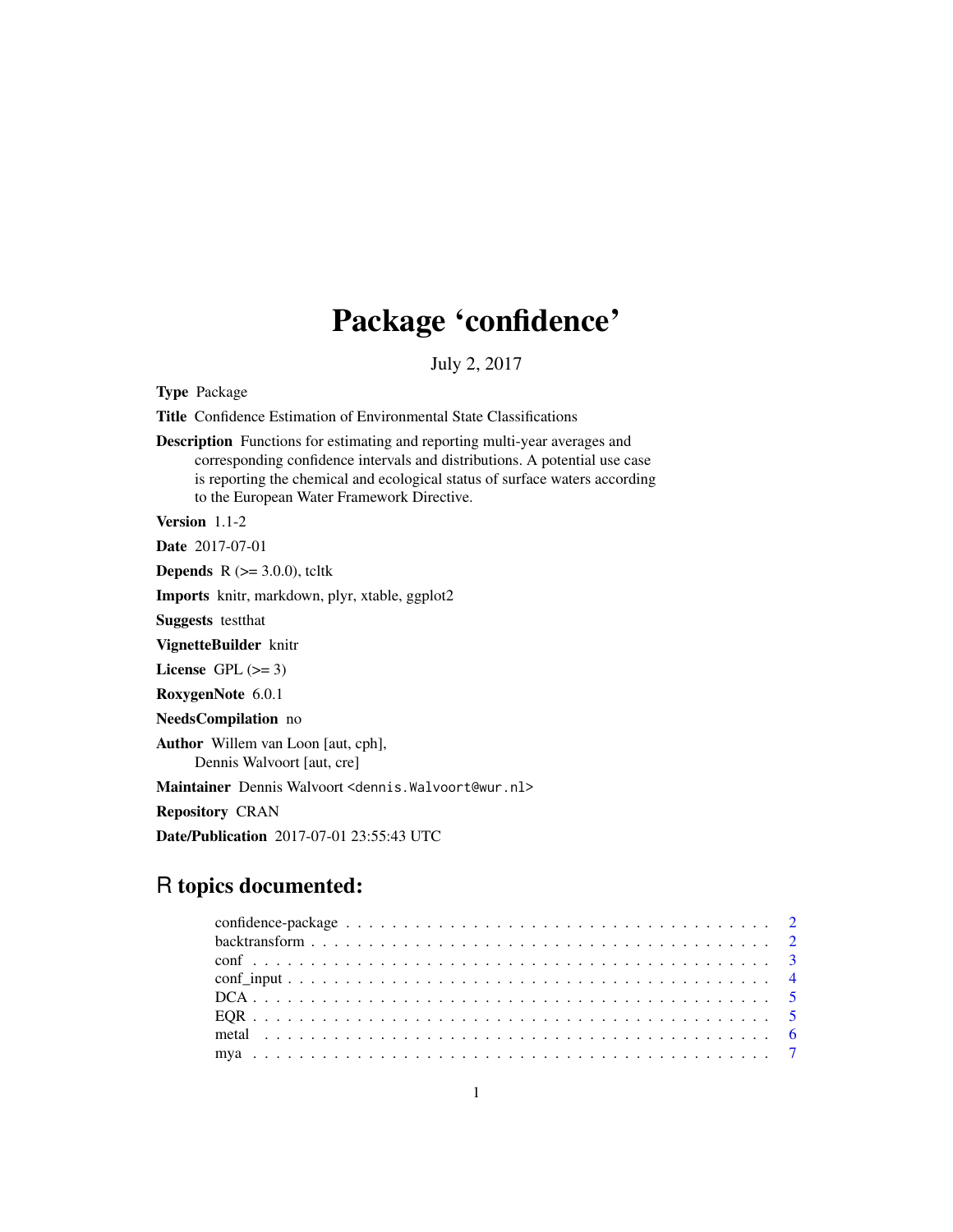### <span id="page-1-0"></span>2 backtransform

confidence-package *Confidence Estimation of Environmental State Classifications*

#### <span id="page-1-1"></span>**Description**

This package can be used to estimate the confidence of state classifications (e.g., with the classification 'bad', 'moderate', 'good') produced using environmental indicators and associated targets. The implementation closely follows Baggelaar et al. (2010) where the confidence intervals for the estimated multiyear averages are derived by assuming a Student's t distribution for the errors. For more information about the package see the package-vignette (type: vignette("confidence") at the R-prompt to view the vignette.).

@seealso [conf](#page-2-1) and the package vignette mentioned above.

@author Willem M.G.M. van Loon and Dennis J.J. Walvoort

@references Baggelaar, P., O. van Tongeren, R. Knoben, and W. van Loon, 2010. Rapporteren van de betrouwbaarheid van KRW-beoordelingen (in Dutch, English translation: Reporting the confidence of WFD-assessments). H2O 16: 21–25

#### Author(s)

Maintainer: Dennis Walvoort <dennis. Walvoort@wur.nl>

Authors:

• Willem van Loon <willem.van.loon@rws.nl>[copyright holder]

backtransform *Back-transformations Performs inverse log or logit transformations.*

#### Description

Back-transformations

Performs inverse log or logit transformations.

#### Usage

```
backtransform(x, type = c("identity", "log", "logit", "none", NA_character_))
```
#### Arguments

|      | value to back-transform         |
|------|---------------------------------|
| type | type of transform (log, logit). |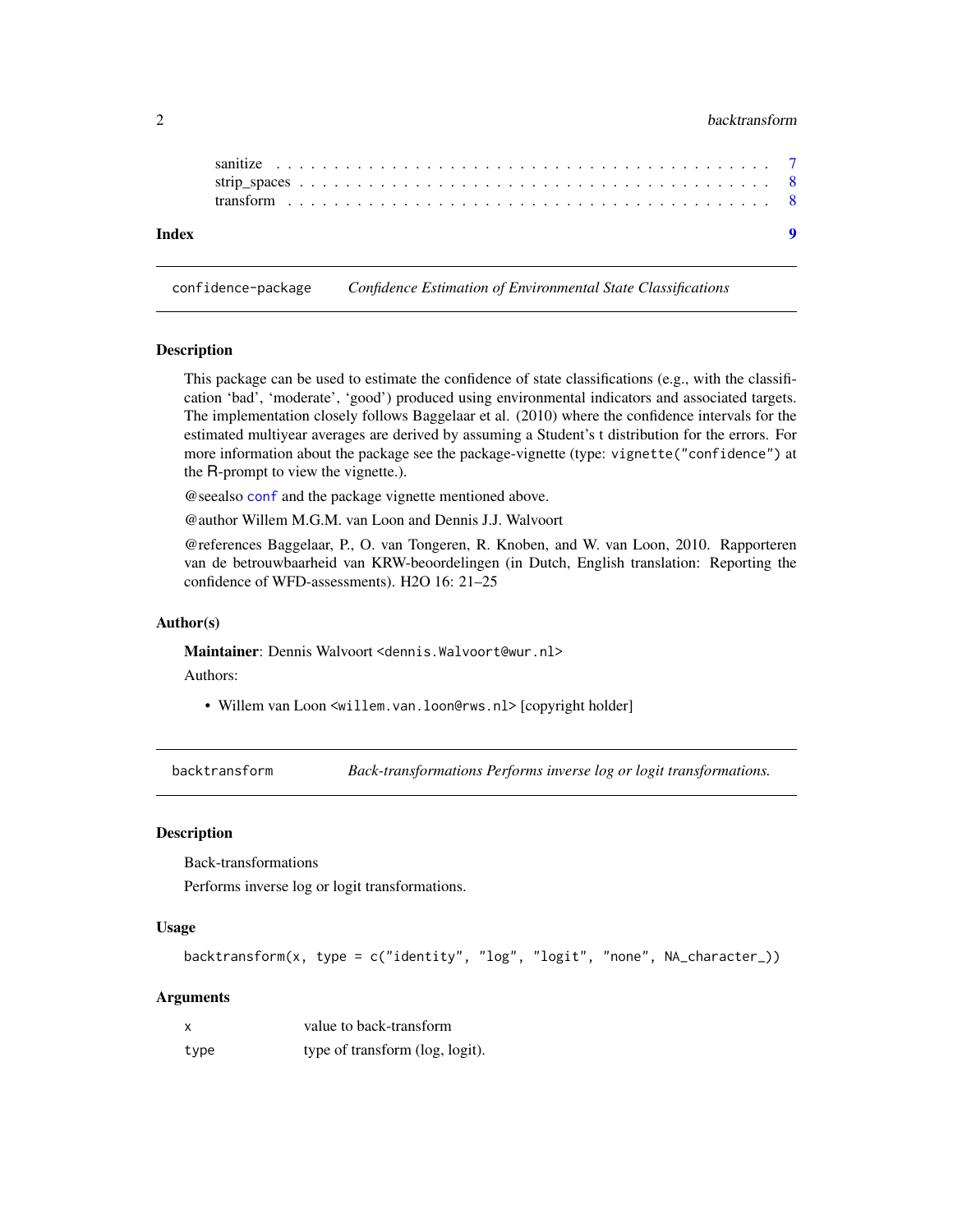#### <span id="page-2-0"></span>conf 3

# Value

backtransformed value

#### <span id="page-2-1"></span>conf *Perform Confidence Run*

# Description

This function starts the 'confidence tool'. The results will be stored in a subdirectory in the current working directory. See details section below.

#### Usage

 $conf(x = NULL, tmpdir = tempfile(pathern = "confidence"), browser = TRUE)$ 

### Arguments

| X.     | name of the input file or a data. Frame containing the input. If $x = NULL$ (the<br>default) a file dialog will appear for interactive selection of an input file. See the<br>package vignette for details about the file format. |
|--------|-----------------------------------------------------------------------------------------------------------------------------------------------------------------------------------------------------------------------------------|
| tmpdir | directory to store temporary files (for debugging only)                                                                                                                                                                           |
| browse | load resulting report directly in a browser? TRUE or FALSE                                                                                                                                                                        |

### Details

This function will create a subdirectory

- in the same directory as x, in case x is a filename or
- in the current working directory (see [getwd](#page-0-0)), in case x is a data. frame.

The computer should have write permission to this directory, if not an error message will be raised. The subdirectory contains an HTML-report with all analysis results. For convenience, the results are also stored in CSV-format (tables) and png-format (figures) for further processing.

#### See Also

[confidence](#page-1-1) and the package vignette (vignette("confidence")).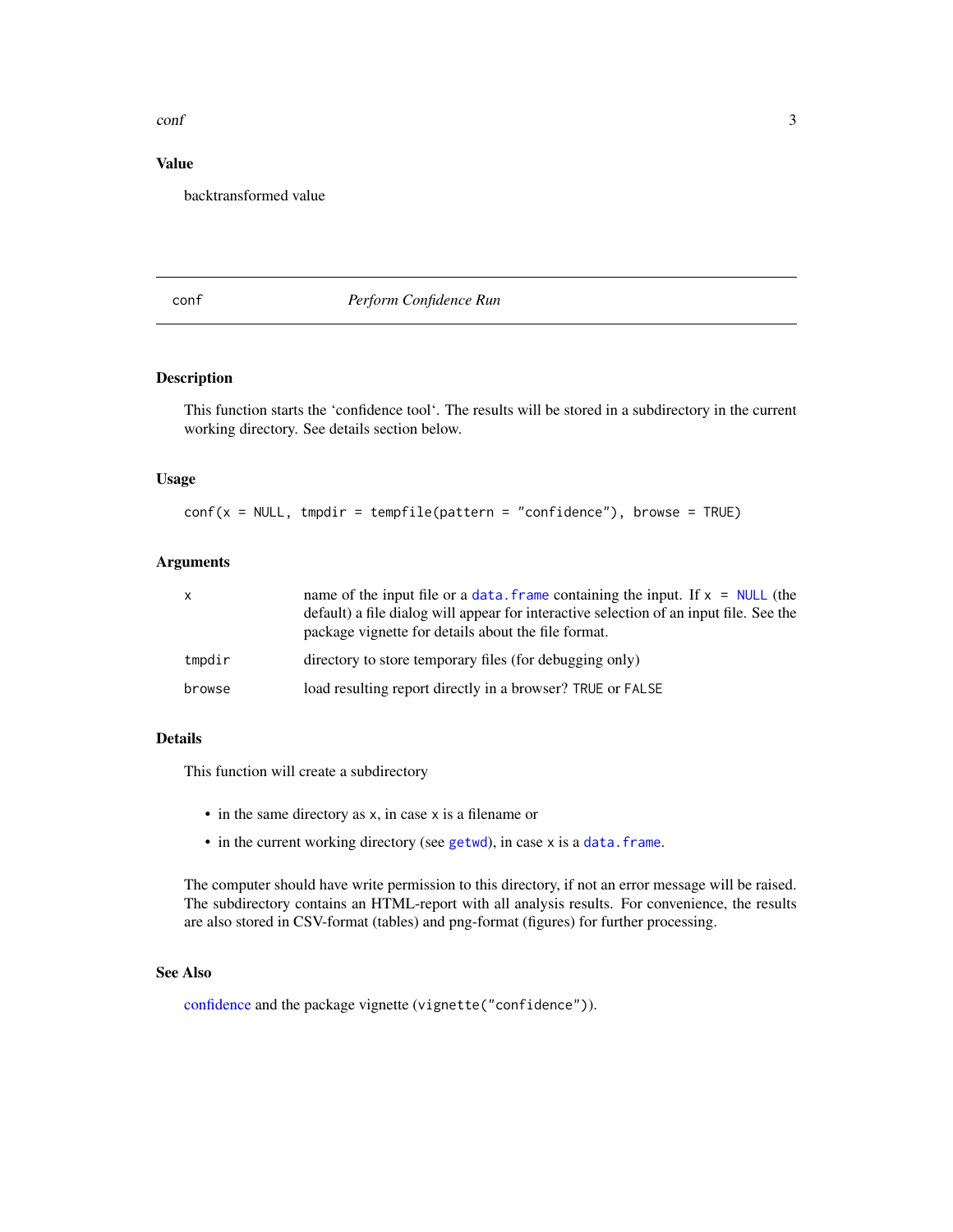<span id="page-3-1"></span><span id="page-3-0"></span>

#### **Description**

This function checks data.frames to be used by the confidence package. The format has been specified in Van Loon (2014) and should contain the following columns:

- OBJECTID: water body code, e.g., NL89\_os;
- PAR: parameter, e.g., Cadmium;
- DATE: date according to ISO 8601 (YYYY-mm-dd) for point values or year YYYY for annual means;
- VALUE: numerical value.
- TARGET: target value for the European Water Framework Directive;
- UNIT: measurement unit of PAR. This unit should be the same for all records with the same PAR and is the same for both VALUE and TARGET;
- transform: data transformation, i.e., log, logit, NA.

#### Usage

conf\_input(x)

#### Arguments

x data.frame to be checked

#### Details

The function performs the following tasks:

- checks availablitity of required columns (case insensitive);
- make column names case-insensitive;
- removes redundant spaces;
- checks on missing values in required columns;
- checks if DATE-field adheres to ISO 8601 (YYYY-mm-dd) or YYYY;
- checks mixtures of annual averages and point values for a each year;
- checks if measurement units are the same for a specific OBJECTID-PAR-pair;
- checks if TARGET-value is the same for a specific OBJECTID-PAR-pair;
- checks if transform is one of log, logit, NA in transform column;
- checks that the EQR-column contains identical values fo each OBJECTID-PAR combination.

#### Value

data.frame that has passed all checks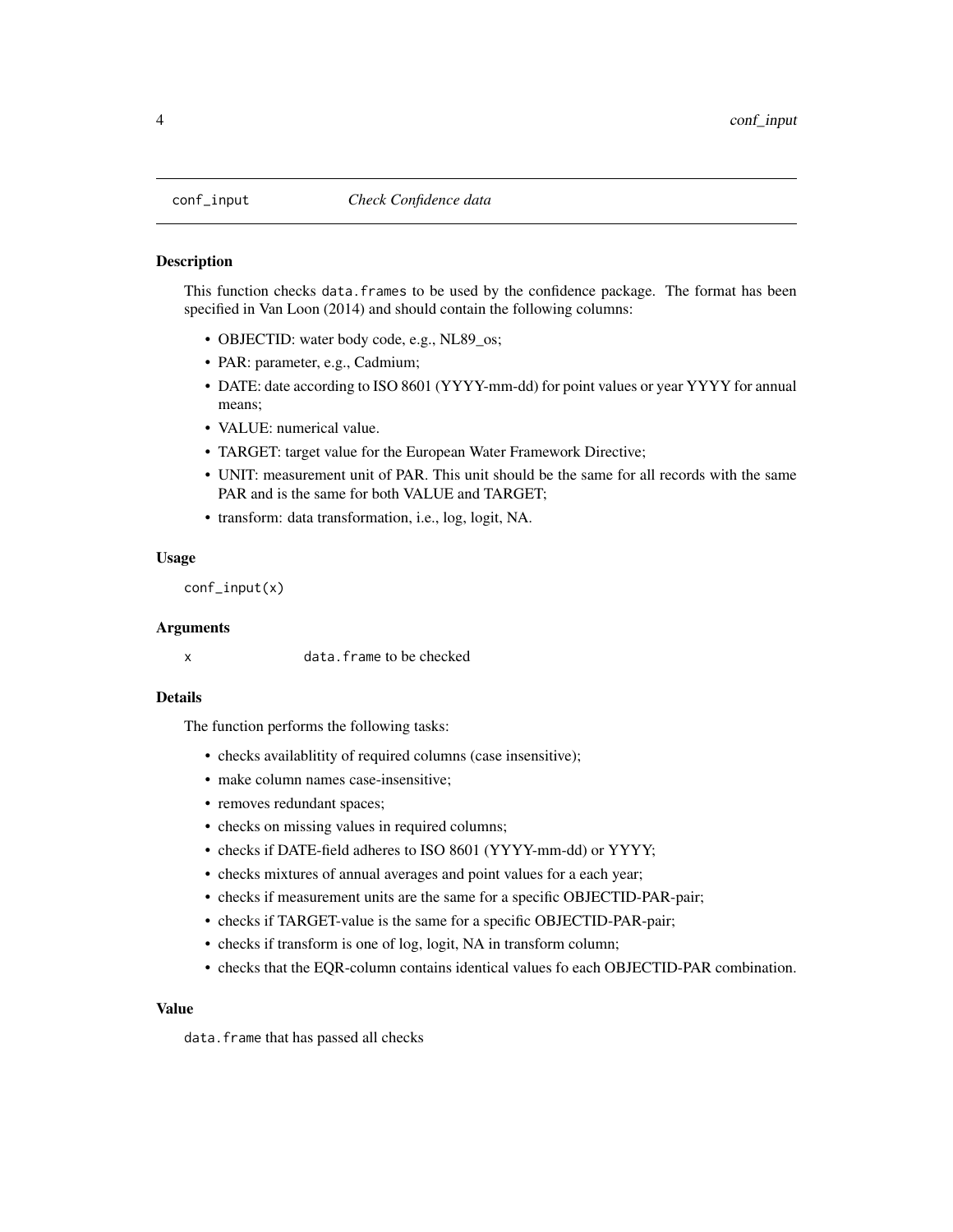# <span id="page-4-0"></span>Description

Annual arithmetic average concentration of 1,2-dichloroethane (DCA) in a specific water body  $(\mu q/l)$ , based on Baggelaar et al., (2010)

#### Usage

**DCA** 

# Format

An object of class data.frame with 3 rows and 10 columns.

#### Details

The columns represent the following information:

- OBJECTID: water body code
- PAR: parameter, in this case 1,2-dichloroethane;
- color: colors in density function;
- DATE: year;
- VALUE: annual arithmetic average concentration
- TARGET: target according to the European Water Framework Directive;
- UNIT: measurement unit  $(\mu g/l)$ .

@source Baggelaar, P., O. van Tongeren, R. Knoben, & W. van Loon, 2010. Rapporteren van de betrouwbaarheid van KRW-beoordelingen. H2O 16, p.21–25

EQR *Annual Average Environmental Quality Ratio for Macrofauna.*

# Description

Annual artithmetic average environmental quality ratio's (EQR) for Macrofauna in a specific water body, based on Baggelaar et al., (2010)

#### Usage

EQR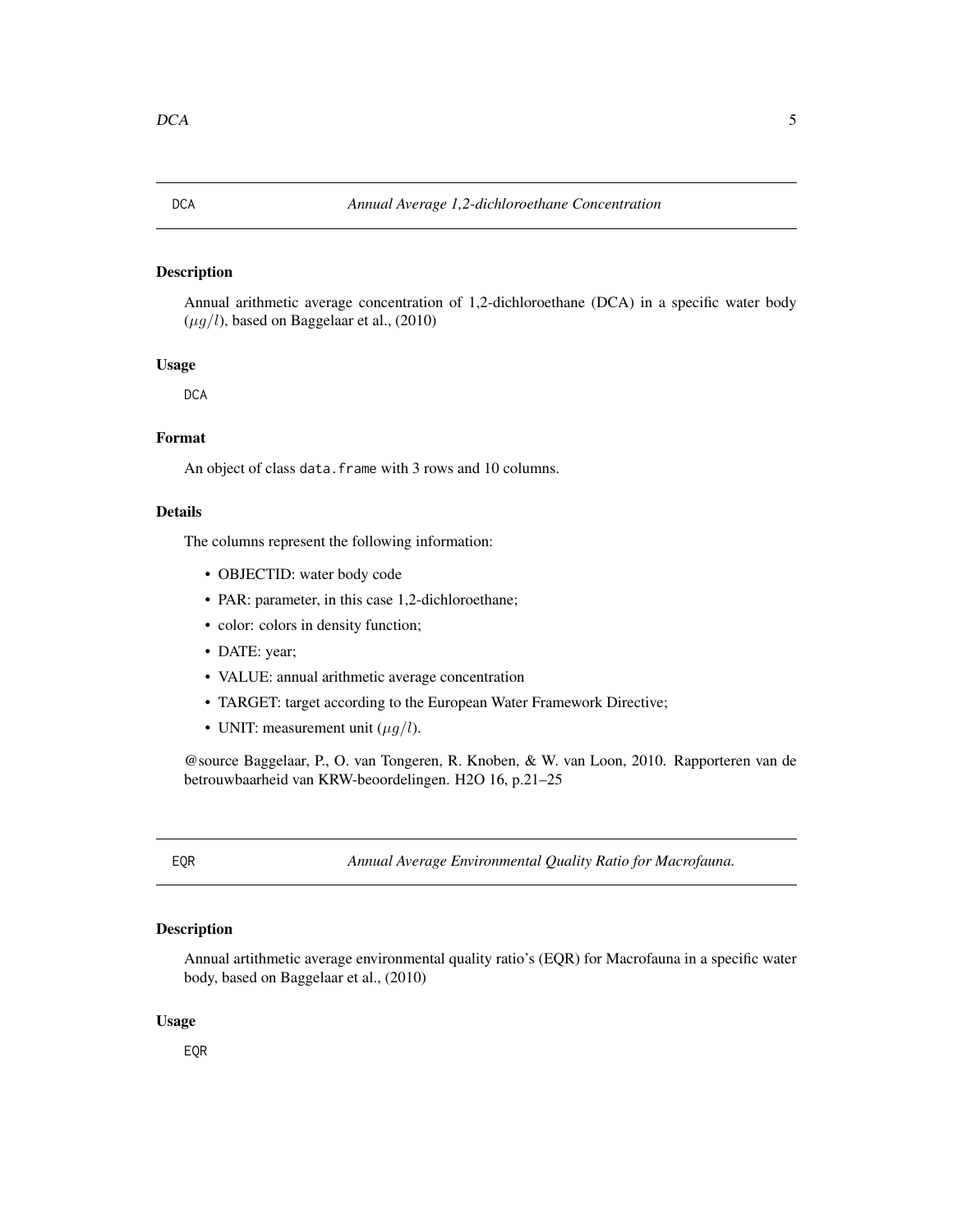#### <span id="page-5-0"></span>Format

An object of class data. frame with 3 rows and 11 columns.

#### Details

The columns represent the following information:

- OBJECTID: water body code
- PAR: parameter, in this case EQR;
- color: colors in density function;
- DATE: year;
- VALUE: annual arithmetic average EQR
- TARGET: target EQR;
- transfrom: applied transform

@source Baggelaar, P., O. van Tongeren, R. Knoben, & W. van Loon, 2010. Rapporteren van de betrouwbaarheid van KRW-beoordelingen. H2O 16, p.21–25

metal *Simulated Metal Contents*

#### Description

A data set with two time-series of simulated metal contents. These data have mainly been used to test the package. Users may find this dataset convenient as an example to construct their own data sets. The columns represent the following information:

- OBJECTID: water body code, e.g., NL89\_os;
- PAR: parameter, e.g., Cadmium;
- color: colors in density function;
- DATE: date according to ISO 8601 (YYYY-mm-dd) for point values or year YYYY for annual means;
- VALUE: numerical value.
- TARGET: e.g., the target value for the European Water Framework Directive;
- UNIT: measurement unit of PAR. This unit should be the same for all records with the same PAR and is the same for both VALUE and TARGET;
- transfrom: data transformation, i.e., log, logit, NA.

#### Usage

metal

#### Format

An object of class data.frame with 8 rows and 8 columns.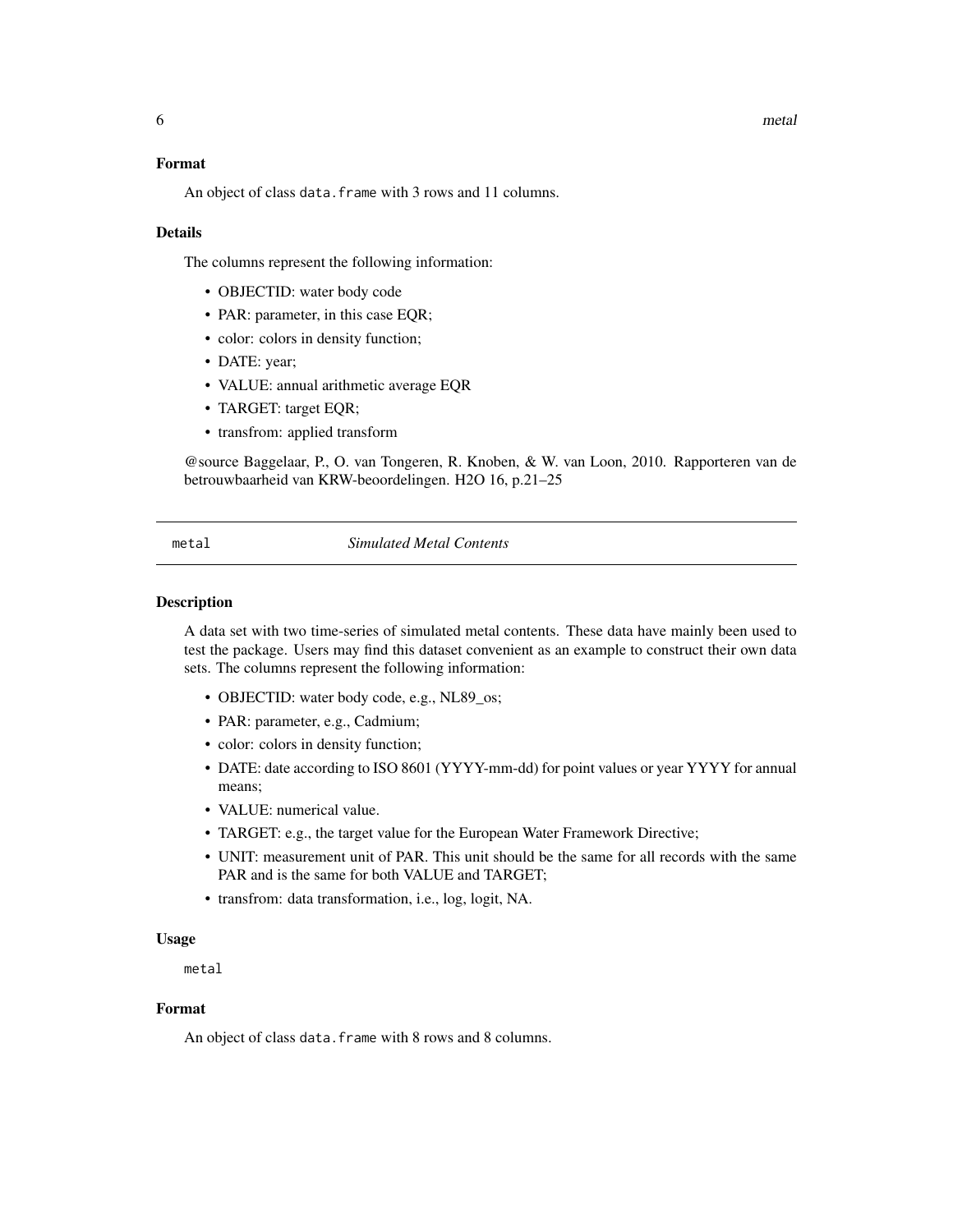# <span id="page-6-0"></span>Description

Estimates the multi-year average of environmental properties and associated confidence intervals.

# Usage

 $mya(x, \ldots)$ 

# Arguments

|          | object of class conf_input or a data. frame that can be coerced to an instance<br>of class conf_input. |
|----------|--------------------------------------------------------------------------------------------------------|
| $\cdots$ | further arguments to be passed to other methods                                                        |

# Value

a [data.frame](#page-0-0) with the following columns:

- MYA: the multi-year arithmetic average;
- PROB\_LTT: the probability that MYA is less than the target value specified;
- PROB\_GTT: the probability that MYA is greater than the target value specified;
- q05: the lowerbound of the 90% confidence interval of MYA
- q95: the upperbound of the 90% confidence interval of MYA

# See Also

[conf](#page-2-1)

sanitize *Sanitize Text to Give Proper Filenames*

# Description

Sanitize Text to Give Proper Filenames

### Usage

sanitize(x)

### Arguments

x character vector to sanitize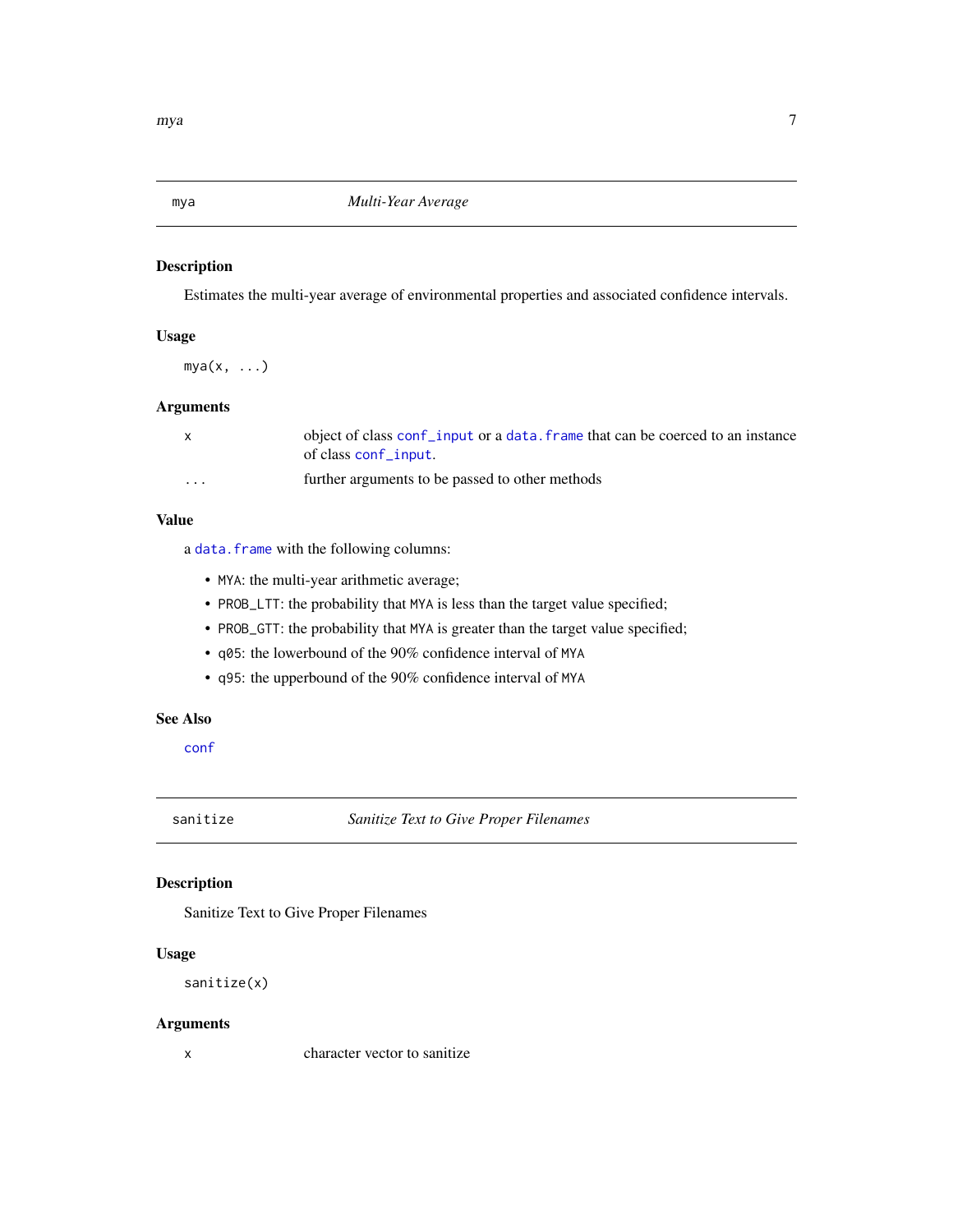# <span id="page-7-0"></span>Value

sanitized character vector

strip\_spaces *Remove Redundant Spaces*

#### Description

This function removes redundant spaces from character vectors

#### Usage

strip\_spaces(x)

#### Arguments

x character vector

#### Value

character vector without trailing or multiple spaces

# Examples

```
stopifnot(confidence:::strip_spaces(" Hello World ") == "Hello World")
```
transform *Transformations Performs log or logit transformations.*

# Description

Transformations

Performs log or logit transformations.

#### Usage

```
transform(x, type = c("identity", "log", "logit", "none", NA_character_))
```
# Arguments

|      | value to transform              |
|------|---------------------------------|
| type | type of transform (log, logit). |

# Value

transformed value